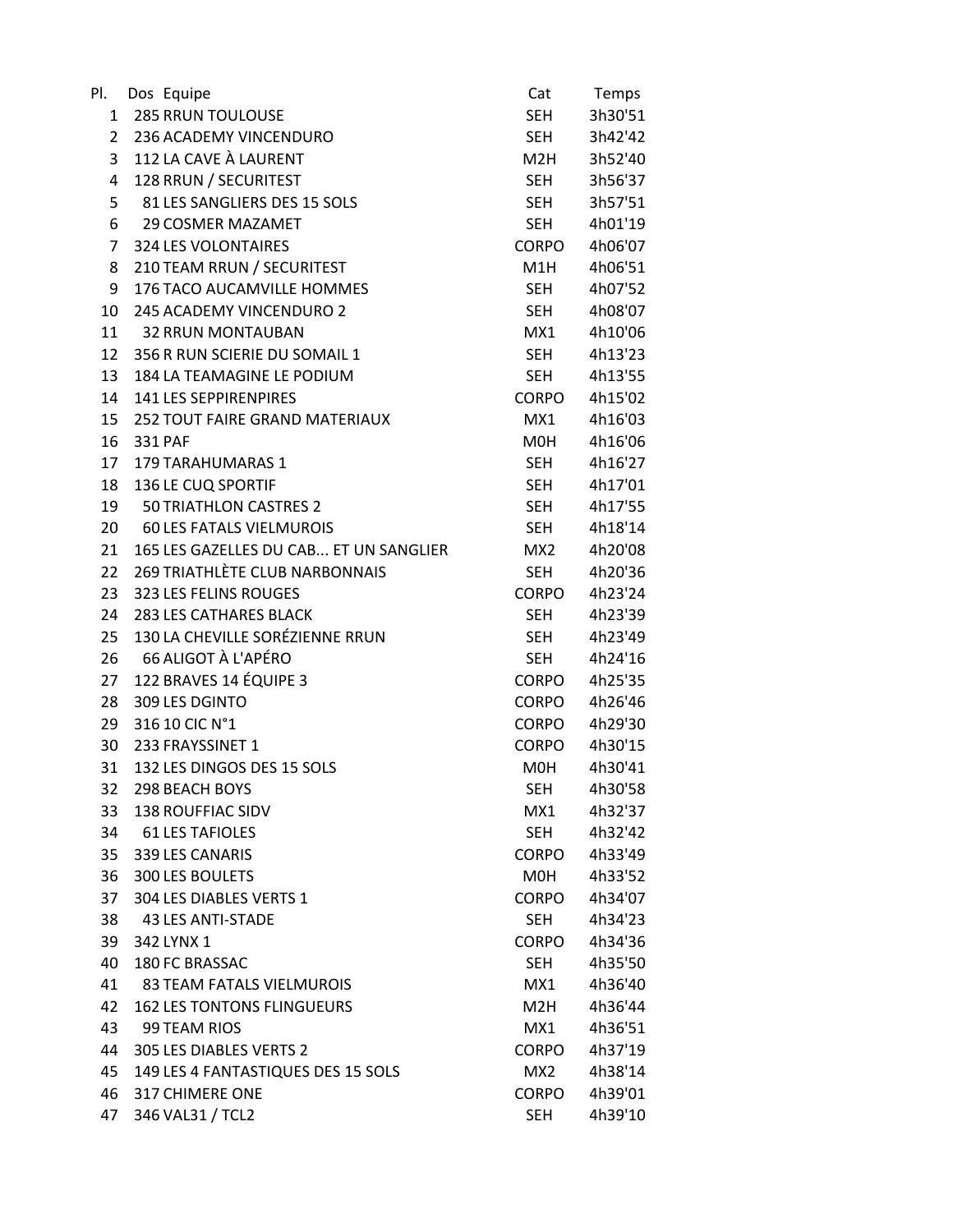| 48 | 230 UNION CLUB ATHLÉTIQUE - LES AVENGERS | M <sub>O</sub> H | 4h39'19 |
|----|------------------------------------------|------------------|---------|
| 49 | 313 168° AM BIS                          | <b>CORPO</b>     | 4h39'20 |
| 50 | 272 LÈU LÈU É PLAN                       | SEH              | 4h39'43 |
| 51 | 103 LES TUCHES                           | MX1              | 4h40'16 |
| 52 | <b>65 FAST AND FABULOUS</b>              | <b>CORPO</b>     | 4h41'12 |
| 53 | 319 LES CAPORAUX CHEFS DU 8 RPIMA        | <b>CORPO</b>     | 4h43'27 |
| 54 | 78 LES MONTAGNOLS DES ROCS 5 (ALBINE)    | M0H              | 4h43'42 |
| 55 | <b>292 EASYSPORT THOUY 2</b>             | M0H              | 4h43'51 |
| 56 | 100 SECTAL                               | <b>SEH</b>       | 4h44'21 |
| 57 | 311 LE PÉLICAN                           | <b>CORPO</b>     | 4h44'38 |
| 58 | 257 TEAM SCLE                            | <b>CORPO</b>     | 4h45'17 |
| 59 | 84 JUST FOR FUN AGAIN                    | M0H              | 4h45'40 |
| 60 | <b>195 MARATHON TEAM</b>                 | SEH              | 4h46'02 |
| 61 | <b>49 TRIATHLON CASTRES 4</b>            | MX1              | 4h46'20 |
| 62 | 357 R RUN SCIERIE DU SOMAIL 2            | CORPO            | 4h46'56 |
| 63 | 224 TARNAISE DES PANNEAUX                | M0H              | 4h47'12 |
| 64 | 94 WAKEFIELDS HARRIERS MEN               | <b>SEH</b>       | 4h47'29 |
| 65 | 70 UN AIR DE FAMILLE                     | MX1              | 4h47'32 |
| 66 | <b>40 LES TUC PIRATES</b>                | SEH              | 4h47'32 |
| 67 | 121 BRAVES 14 ÉQUIPE 2                   | CORPO            | 4h47'52 |
| 68 | <b>13 FROS'TUC</b>                       | SEH              | 4h48'12 |
|    | 91 WAKEFIELD HARRIERS LADIES             |                  | 4h48'21 |
| 69 |                                          | M1F              |         |
| 70 | 208 MECA 6 2                             | <b>SEH</b>       | 4h48'29 |
| 71 | 196 128 BIKE AVENUE                      | <b>SEF</b>       | 4h48'35 |
| 72 | <b>181 TARAHUMARAS 3</b>                 | MOH              | 4h48'41 |
| 73 | <b>344 LES AUTHENTIQUES</b>              | <b>CORPO</b>     | 4h48'44 |
| 74 | <b>139 BIOMETHARN</b>                    | MX1              | 4h48'49 |
| 75 | 148 LE CAV SE REBIFFE                    | M1H              | 4h48'58 |
| 76 | 4 LES POUMPILS FATIGUÉS                  | <b>SEH</b>       | 4h49'17 |
| 77 | <b>366 AS MURET TRIATHLON</b>            | <b>SEH</b>       | 4h49'23 |
| 78 | <b>215 TARAHUMARAS 5</b>                 | M0H              | 4h49'34 |
| 79 | 347 VAL 31 / TCL3                        | <b>SEH</b>       | 4h50'04 |
| 80 | 92 SERHY 1                               | <b>CORPO</b>     | 4h50'10 |
| 81 | 127 ON VA PAS LAISSER CA NOUS NON PLUS   | M0H              | 4h51'08 |
| 82 | <b>156 LES SEPPICTYPES</b>               | MOH              | 4h51'20 |
| 83 | 353 A LA BOURRE                          | MX2              | 4h51'27 |
| 84 | <b>175 TACO AUCAMVILLE MASTER</b>        | M3H              | 4h52'35 |
| 85 | <b>168 TEAM ARMAND</b>                   | <b>SEH</b>       | 4h52'42 |
| 86 | <b>73 CITRONS GIVRES</b>                 | <b>SEH</b>       | 4h52'55 |
| 87 | 87 TEAM BLACK MOUNTAIN TRAIL             | SEH.             | 4h52'57 |
| 88 | 352 LES CASTORS DE L'ESPACE              | MX1              | 4h53'08 |
| 89 | 286 DENTOMED                             | <b>SEH</b>       | 4h53'56 |
| 90 | 306 LES DIABLES VERTS 3                  | <b>CORPO</b>     | 4h54'46 |
| 91 | 308 TROM XUA SNOC                        | <b>CORPO</b>     | 4h55'12 |
| 92 | 325 TOURNEE DES GRANDS DUC               | SEH              | 4h55'36 |
| 93 | 119 RRUN SAMBLAS SERVICE                 | SEH              | 4h55'55 |
| 94 | 123 ATHETIC FUTSAL CARCASSONNE           | SEH              | 4h56'22 |
| 95 | 296 CHAUFFAGE GAZ SERVICES               | MX <sub>2</sub>  | 4h56'34 |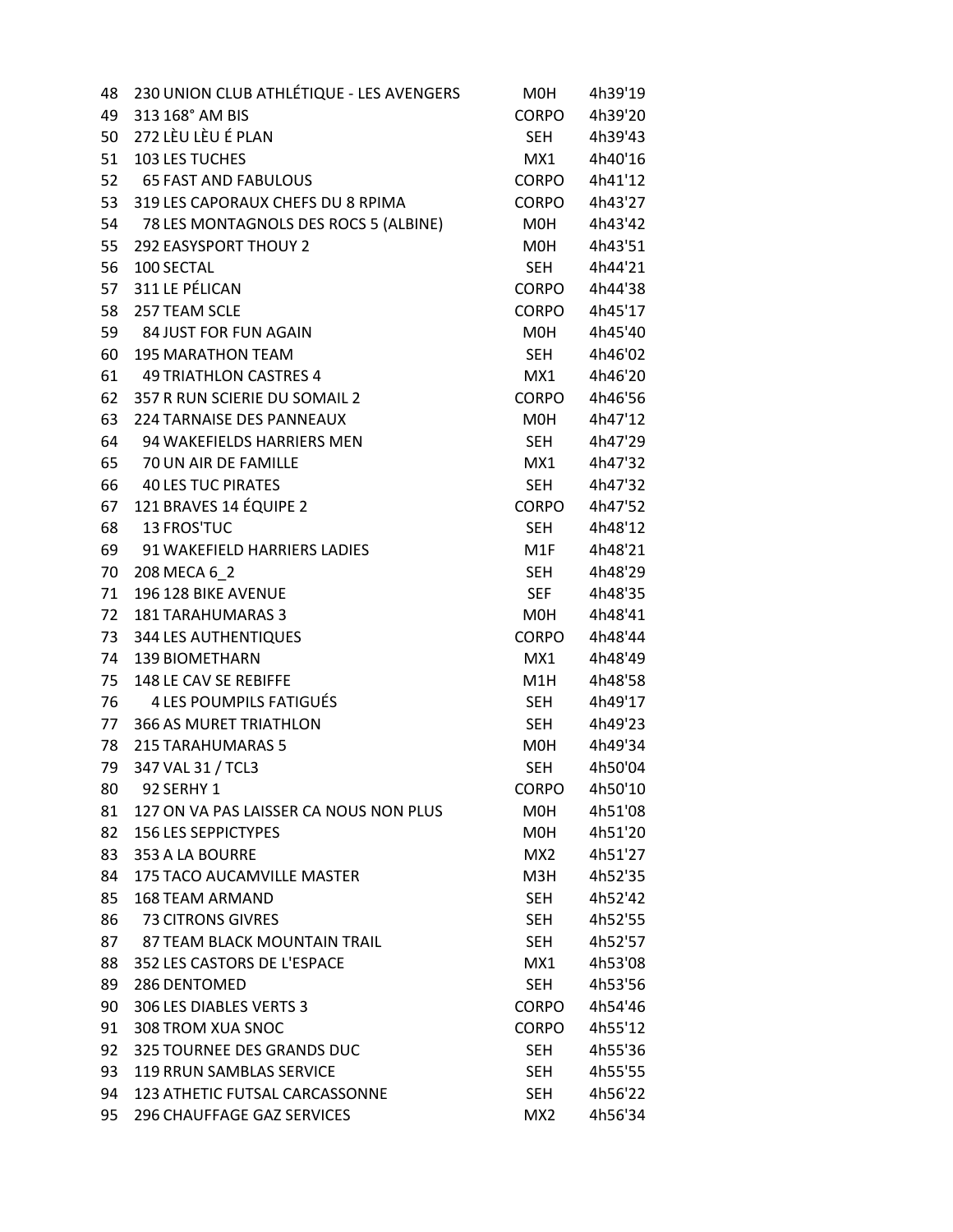| 96  | 345 VAL31 / TCL1                             | MX <sub>2</sub>  | 4h57'20 |
|-----|----------------------------------------------|------------------|---------|
| 97  | 201 APERO SAUCISSE CALVA 1                   | MX1              | 4h57'41 |
| 98  | 211 LES INTOUCHABLES D'EN LAURE              | MX2              | 4h57'48 |
| 99  | 336 LES ESCALQUINOIS                         | MX1              | 4h58'24 |
| 100 | <b>321 JAUNE 3</b>                           | CORPO            | 4h58'30 |
| 101 | 90 MECA 6 1                                  | SEH              | 4h59'15 |
| 102 | 153 LES SEPPIEDS CARRÉS                      | <b>SEH</b>       | 5h00'26 |
| 103 | 102 ON VA PAS LAISSER CA                     | <b>SEH</b>       | 5h00'58 |
| 104 | 263 DORNHA 1                                 | M0H              | 5h01'30 |
| 105 | <b>150 LES ROUMÉGAÏRES</b>                   | MX1              | 5h02'20 |
| 106 | <b>18 CROCKLE</b>                            | <b>SEH</b>       | 5h02'29 |
| 107 | 234 FRAYSSINET 2                             | CORPO            | 5h03'06 |
| 108 | 54 REVEL SPRINTER GIVRE                      | SEH              | 5h03'14 |
| 109 | 199 RG 2020                                  | M0H              | 5h03'19 |
| 110 | 256 LES RATS TAUPES NUS                      | M0H              | 5h03'28 |
| 111 | 183 LES GENS BONS SECS DE LACAUNE            | MX2              | 5h03'37 |
| 112 | 2 CHAI LES JUMEAUX                           | MX1              | 5h03'40 |
| 113 | 239 EAU LA SALVETAT 2                        | CORPO            | 5h04'16 |
| 114 | 275 CHOURMO                                  | M1H              | 5h05'11 |
| 115 | 328 LES TUCOS GIVRÉS                         | MX1              | 5h05'30 |
|     | 116 71 LA DRINK TEAM                         | M0H              | 5h05'34 |
|     | 117 19 LES BARRES À MINE                     | M1H              | 5h05'50 |
| 118 | 72 ÔC FADA                                   | M0H              | 5h05'55 |
| 119 | 157 LES TOURISTES - LES TROTTEURS D'EN LAURE | <b>SEH</b>       | 5h06'00 |
| 120 | 341 LYNX 2                                   | <b>CORPO</b>     | 5h06'22 |
| 121 | 343 LES COYOTES                              | <b>CORPO</b>     | 5h06'34 |
| 122 | 284 V AND B CASTRES/ALBI                     | SEH              | 5h06'48 |
| 123 | 271 J'AIME CASTRES                           | MX1              | 5h07'02 |
| 124 | 146 ALBERT ET FILS BÂTIMENT.PERFO+           | MX1              | 5h07'11 |
| 125 | <b>193 LOS MARIATONTOS</b>                   | MX1              | 5h07'20 |
| 126 | 76 LES MONTAGNOLS DES ROCS 3 (ALBINE)        | MX1              | 5h07'26 |
| 127 | <b>44 CHOIZIT TP</b>                         | <b>SEH</b>       | 5h07'28 |
| 128 | 52 L'ÉQUIPE DE CED                           | <b>SEH</b>       | 5h07'31 |
| 129 | 289 TEAM DSTT                                | M1H              | 5h07'36 |
| 130 | 264 DORNHA 2                                 | <b>SEH</b>       | 5h07'48 |
| 131 | 241 CGT                                      | M0H              | 5h07'56 |
| 132 | 33 LES PAPATINEURS GIVRÉS                    | M1H              | 5h07'59 |
| 133 | <b>31 COURTOUJOURS</b>                       | M2H              | 5h08'05 |
| 134 | 216 GAZELLES SAIXOLLES                       | <b>SEH</b>       | 5h08'17 |
| 135 | 369 BIGARD                                   | <b>CORPO</b>     | 5h08'48 |
| 136 | 143 A L'ASCA                                 | M4H              | 5h08'51 |
| 137 | 75 LES MONTAGNOLS DES ROCS 2 (ALBINE)        | MX3              | 5h09'08 |
| 138 | 167 OLYMPIQUE DE SALIES                      | MX3              | 5h09'14 |
| 139 | <b>209 MJC SAINT BAUDILLE</b>                | M <sub>2</sub> H | 5h09'29 |
| 140 | 270 LES DURS DE LA CUISSE                    | M0H              | 5h09'32 |
| 141 | 192 LES GENS BONS RASCOULET                  | MX1              | 5h09'37 |
| 142 | 227 LES FONDEURS DE MARIGNANE                | MX1              | 5h09'57 |
| 143 | 116 RRUN SPEEDY & SES RRUNNEUSES             | MX3              | 5h10'02 |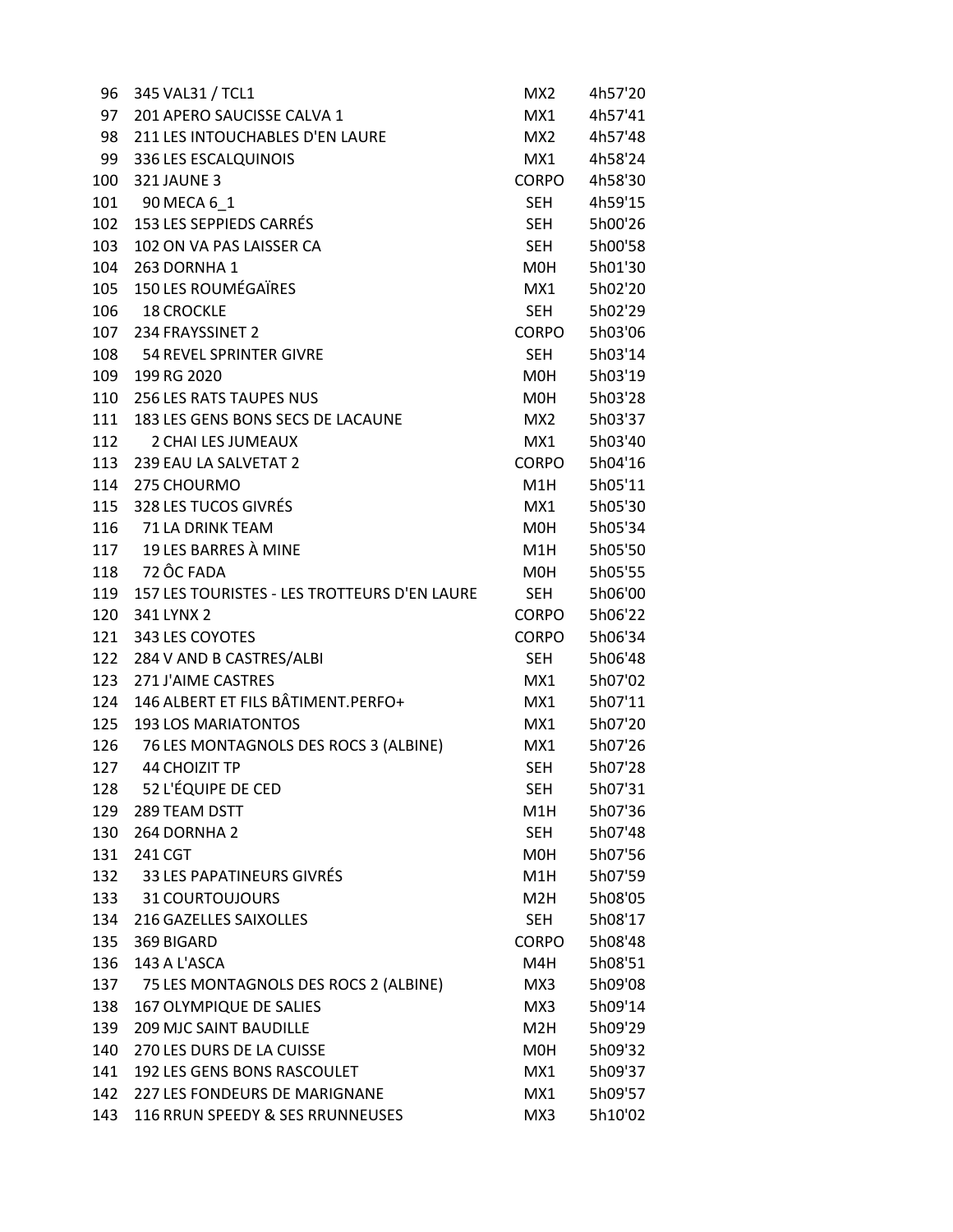| 144 | 334 DEVICEMOI_1                       | MX <sub>2</sub> | 5h10'06 |
|-----|---------------------------------------|-----------------|---------|
| 145 | 186 LES GENS SANS OS DE LACAUNE       | MX2             | 5h10'10 |
| 146 | 126 ON VA PAS LAISSER CA 2            | SEH             | 5h10'29 |
| 147 | 95 WAKEFIELD HARRIERS MEN OVER 60     | M5H             | 5h11'28 |
| 148 | 312 168° AM                           | CORPO           | 5h11'34 |
| 149 | 276 L'ES7                             | <b>SEH</b>      | 5h11'37 |
| 150 | 185 LES GENS BONS AVEC OS DE LACAUNE  | M4H             | 5h11'52 |
| 151 | 57 GOOD WILL OF RUNNING               | MX1             | 5h12'00 |
|     | 152 85 THOUY                          | MX2             | 5h12'03 |
| 153 | 104 ETS OULMIÈRE                      | <b>CORPO</b>    | 5h13'51 |
| 154 | 124 MADAGIGA                          | MX1             | 5h14'03 |
| 155 | 248 SIREA                             | CORPO           | 5h14'08 |
| 156 | 218 LES SEPPITECHS                    | M1H             | 5h14'25 |
| 157 | 117 RRUN MASTER ONE                   | MX2             | 5h14'39 |
| 158 | 174 TACO AUCAMVILLE FEMMES            | MOF             | 5h14'56 |
| 159 | <b>137 LES CAUSSADAIS</b>             | MX1             | 5h14'59 |
| 160 | 273 LES TOULOU' ZINZINS               | MX1             | 5h15'23 |
| 161 | <b>240 LES FLEURS DU TRAIL</b>        | MOH             | 5h15'38 |
| 162 | 279 TEAM DES CRETES                   | MX1             | 5h15'55 |
| 163 | 166 TEAM88                            | <b>SEH</b>      | 5h16'28 |
| 164 | 114 LES COUSINS                       | MX1             | 5h16'34 |
| 165 | 107 LES BLEUS GIVRÉS                  | M1H             | 5h16'39 |
| 166 | 145 LES RAIDEURS DE LA GENTIANE       | <b>SEH</b>      | 5h16'43 |
| 167 | <b>39 LES FONTAINES GIVREES</b>       | MX3             | 5h16'52 |
| 168 | 282 BARBIE ET CES KEN                 | MX1             | 5h17'18 |
| 169 | 307 VALROTORO                         | SEH             | 5h17'30 |
| 170 | 228 UNION CLUB ATHLÉTIQUE - LES U CAN | <b>SEF</b>      | 5h18'12 |
| 171 | <b>351 TOWER IMMOBILIER</b>           | SEH             | 5h18'41 |
| 172 | 244 LA POSI'TIVE TEAM                 | MX2             | 5h19'13 |
| 173 | 51 TRIATHLON CASTRES 1                | <b>SEH</b>      | 5h19'19 |
| 174 | <b>37 BLACK MOUNTAIN TRAIL</b>        | MX1             | 5h19'29 |
| 175 | <b>62 TRIATHLON CASTRES 3</b>         | MX1             | 5h19'50 |
| 176 | <b>69 LES PIPELETTES</b>              | MX3             | 5h20'48 |
| 177 | 109 CASTRES ATHLETISME SCLP           | MX <sub>2</sub> | 5h20'51 |
| 178 | 235 FRAYSSINET 3                      | <b>CORPO</b>    | 5h20'54 |
| 179 | 363 LES BABA O RUN                    | <b>SEH</b>      | 5h20'59 |
| 180 | 22 DILOY'S                            | <b>SEH</b>      | 5h21'05 |
| 181 | 10 LES FLÈCHES MOLLES                 | MX1             | 5h21'14 |
| 182 | 23 TIC                                | M0H             | 5h21'23 |
| 183 | <b>332 THE REVENANTS</b>              | M2H             | 5h21'31 |
| 184 | <b>21 VELO SPORT CASTRAIS</b>         | SEH             | 5h21'34 |
| 185 | 159 LES COLLÈGUES DE CARCELLES        | MX <sub>2</sub> | 5h21'51 |
| 186 | 254 LA MIXITUDE                       | MX <sub>2</sub> | 5h21'51 |
| 187 | 190 LES GENS BONS CRUS DE LACAUNE     | MX <sub>2</sub> | 5h21'52 |
| 188 | 80 A M'EN DONNÉ                       | MX1             | 5h22'07 |
| 189 | 53 L'ÉQUIPE DE CÉCÉ                   | SEH             | 5h22'25 |
| 190 | 101 LES BRISE-FER                     | M0H             | 5h22'26 |
| 191 | 38 TERROÏKO                           | <b>CORPO</b>    | 5h22'53 |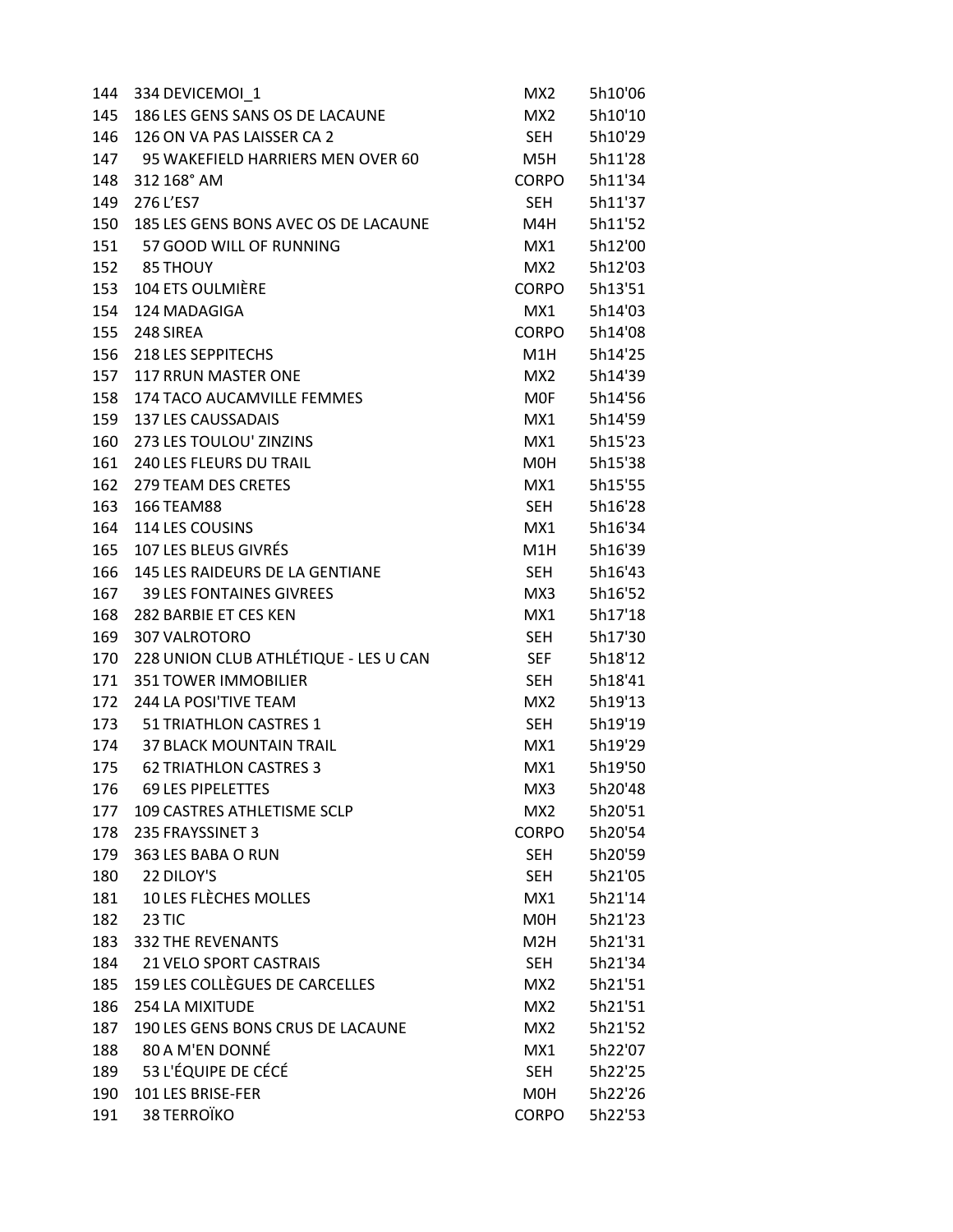| 192 | 314 LES BRAS CASSES                       | <b>CORPO</b>                                                                                                    | 5h23'12 |
|-----|-------------------------------------------|-----------------------------------------------------------------------------------------------------------------|---------|
| 193 | <b>361 ISIS RUNNING</b>                   | SEH                                                                                                             | 5h23'27 |
|     | 194 144 LES ASCADIENS                     | MX3                                                                                                             | 5h23'32 |
|     | 195 111 CASTRES ATHLETISME JCCNY          | MX2                                                                                                             | 5h23'33 |
| 196 | 222 LES SEPPIPELETTES                     | <b>SEF</b>                                                                                                      | 5h23'38 |
| 197 | 348 VAL31 / TCL4                          | M0H                                                                                                             | 5h24'13 |
| 198 | 20 DEKRA DIAGNOSTIC CASTRES               | мзн                                                                                                             | 5h24'30 |
| 199 | 349 AUCHAN                                | CORPO                                                                                                           | 5h26'03 |
| 200 | 198 CYBLEX                                | CORPO                                                                                                           | 5h26'05 |
| 201 | 354 LES GIVRE(E)S DE MISSEGLE             | CORPO                                                                                                           | 5h26'30 |
| 202 | 225 TEAM ERA PGI                          | SEH                                                                                                             | 5h26'30 |
| 203 | 206 ON EN A GROS                          | <b>SEH</b>                                                                                                      | 5h26'34 |
| 204 | <b>177 TARAHUMARAS 2</b>                  | MX3                                                                                                             | 5h26'59 |
|     | 205 74 LES MONTAGNOLS DES ROCS 1 (ALBINE) | <b>SEH</b>                                                                                                      | 5h27'00 |
|     | 206 48 MONSIEUR BRICOLAGE                 | CORPO                                                                                                           | 5h28'18 |
|     | 207 15 TUCETTES GIVREES 1                 | <b>SEF</b>                                                                                                      | 5h29'30 |
| 208 | <b>27 LES VENTUS TURBINES</b>             | MX1                                                                                                             | 5h29'56 |
| 209 | 63 TAC                                    | <b>SEH</b>                                                                                                      | 5h30'02 |
| 210 | 219 SEPPIJAMA                             | MX2                                                                                                             | 5h30'07 |
| 211 | <b>106 LES COURTS-CIRCUITÉS</b>           | CORPO                                                                                                           | 5h30'33 |
|     | 212 98 PICTO TOULOUSE                     | CORPO                                                                                                           | 5h30'38 |
| 213 | 197 LES 4B DU CAB                         | M1F                                                                                                             | 5h30'45 |
| 214 | <b>207 LACCROPARC</b>                     | SEH                                                                                                             | 5h30'57 |
|     | 215 14 QUE LA FORCE SOIT AVEC NOUS !!!    | <b>SEH</b>                                                                                                      | 5h31'02 |
|     | 216 11 LES P'TITS LOUKOUMS                | MX2                                                                                                             | 5h31'13 |
|     | 217 322 LA RH QUI S'ARRACHE               | CORPO                                                                                                           | 5h31'17 |
| 218 | <b>41 TEAM EIFFAGE</b>                    | CORPO                                                                                                           | 5h31'32 |
|     | 219 30 GONDRAND                           | MX1                                                                                                             | 5h31'44 |
| 220 | 173 LES CHALLENGERS                       | MX1                                                                                                             | 5h31'47 |
|     | 221 82 LES PARENTS INDIGNES               | MX2                                                                                                             | 5h31'51 |
|     | 222 288 LES NAVESSOLS VOLANTS             | M2H and the M2H and the M2H and the M2H and the Second Structure in the M2H and the Second Structure in the M2H | 5h32'12 |
| 223 | 358 A L'HEURE POUR L'APERO                | MOH                                                                                                             | 5h32'25 |
| 224 | 161 LES COPAINS D'ABORD                   | MX1                                                                                                             | 5h32'31 |
| 225 | <b>28 ALTO BIKES TOULOUSE</b>             | MX1                                                                                                             | 5h32'39 |
| 226 | 113 LOS CRAMPOS                           | M1H                                                                                                             | 5h32'56 |
| 227 | 194 LA JAVA BLEUE                         | M1H                                                                                                             | 5h33'34 |
| 228 | 290 LES 4 QUARTS TOUT TERRAIN             | MX1                                                                                                             | 5h33'56 |
| 229 | 320 CREVE-COEUR DU 8                      | <b>CORPO</b>                                                                                                    | 5h34'09 |
| 230 | 169 PAPY ARVI                             | M1H                                                                                                             | 5h34'10 |
| 231 | 232 LES GIVRES DU 13                      | MX1                                                                                                             | 5h34'12 |
| 232 | 189 LES VIEUX GENS BONS DE LACAUNE        | M5H                                                                                                             | 5h34'15 |
| 233 | 96 LES 3 PIGEONNIERS                      | MX1                                                                                                             | 5h34'32 |
| 234 | 77 LES MONTAGNOLS DES ROCS 4 (ALBINE)     | MX1                                                                                                             | 5h34'46 |
| 235 | 97 LA LIGUE DES JUSTICIERS CASTRAIS       | <b>SEH</b>                                                                                                      | 5h34'54 |
| 236 | 297 LES VAURIENS ET LES VAURÉENS          | MX1                                                                                                             | 5h35'03 |
| 237 | 88 LES GAZELLES DES VIGNALS               | MOF                                                                                                             | 5h35'05 |
| 238 | <b>8 TRACKS GIRLS</b>                     | M3F                                                                                                             | 5h35'13 |
| 239 | 133 LES COMMINGEOISES                     | M1F                                                                                                             | 5h35'14 |
|     |                                           |                                                                                                                 |         |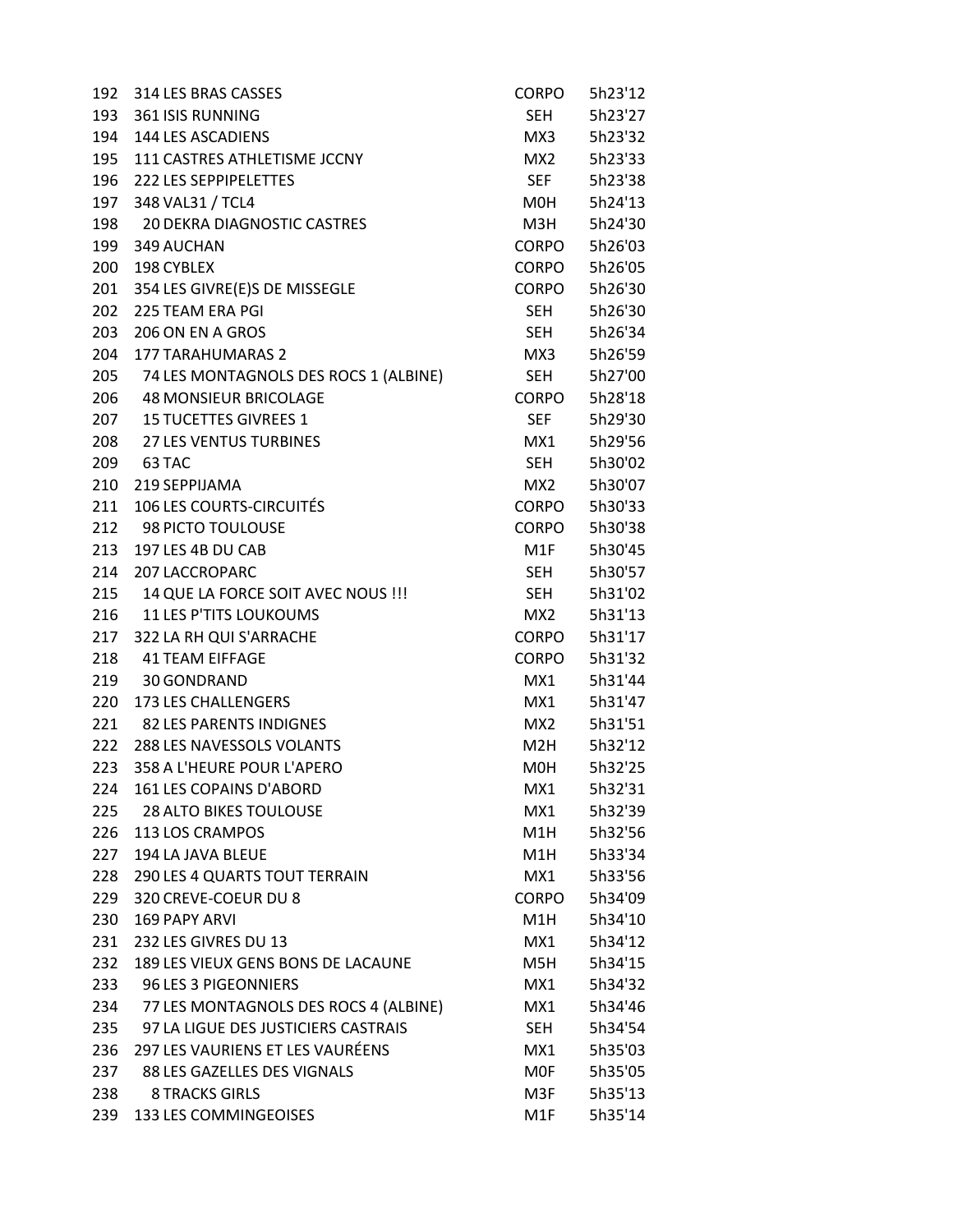| 240 | 221 SEPPIT BULL                             | MX1             | 5h35'35 |
|-----|---------------------------------------------|-----------------|---------|
| 241 | 364 ORPI 2                                  | MX1             | 5h35'39 |
| 242 | <b>277 LES RAPETOUT</b>                     | MX1             | 5h36'18 |
| 243 | <b>204 LES FRISOUILLES</b>                  | MX3             | 5h36'55 |
| 244 | <b>152 RRUN FIVE</b>                        | M0H             | 5h37'12 |
| 245 | <b>359 FRITATRANS</b>                       | MX1             | 5h37'15 |
| 246 | <b>287 FRANCE ALZHEIMER</b>                 | <b>CORPO</b>    | 5h37'18 |
| 247 | 368 FASY LET IT BE                          | MX3             | 5h37'30 |
| 248 | 350 LES FADAS DE LA CROIX DE MILLET         | MX2             | 5h38'11 |
| 249 | 200 LES GIVRES DE LA RONDE                  | M2H             | 5h38'18 |
| 250 | 187 LES GENS BONS FRAIS DE LACAUNE          | MX2             | 5h38'19 |
| 251 | 178 EASYSPORT THOUY 1                       | M2F             | 5h38'20 |
| 252 | 310 RS4 PAS D'PLAQUE                        | MX1             | 5h38'39 |
| 253 | 226 POUSSE-RAPIÈRE                          | MX1             | 5h38'50 |
| 254 | 268 LA RECRE DE VALDU 2                     | MX1             | 5h39'10 |
| 255 | 93 SERHY 2                                  | <b>CORPO</b>    | 5h39'16 |
| 256 | <b>367 AS MURET TRIATHLON MIXTE</b>         | MX <sub>2</sub> | 5h40'48 |
| 257 | 337 LES FILLES DU MURET TRI                 | M1F             | 5h40'52 |
| 258 | <b>35 BRUTS DES COTEAUX</b>                 | M3H             | 5h40'54 |
| 259 | 129 LES GALOPINS DE LAMBERT                 | MX3             | 5h40'59 |
| 260 | 125 LES GUIBOLES MOLLES                     | SEH             | 5h41'10 |
| 261 | 330 L'OUSTALOU 1                            | MX1             | 5h41'13 |
| 262 | 67 FOUILLEUL FORMATIONS REVEL               | MX1             | 5h41'48 |
| 263 | 229 UNION CLUB ATHLÉTIQUE - LES BLA BLA RUN | MX1             | 5h41'49 |
| 264 | 202 APERO SAUCISSE CALVA 2                  | M0H             | 5h43'07 |
| 265 | <b>147 LES POULINETTES</b>                  | MX3             | 5h43'14 |
| 266 | 338 CABRUN MIX                              | MX3             | 5h43'20 |
| 267 | 231 LES RUNNERS DU SCM                      | MX1             | 5h43'50 |
| 268 | <b>261 LES PIEDS TENDRE</b>                 | M5H             | 5h44'48 |
| 269 | 214 TARAHUMARAS 4                           | MX1             | 5h44'53 |
| 270 | 291 LES 4 NOIX DE COCO GIVRÉES              | MX1             | 5h45'02 |
| 271 | <b>158 LES RALEUSES</b>                     | <b>SEF</b>      | 5h45'08 |
| 272 | <b>36 LAB RUNNERS 2</b>                     | MX <sub>2</sub> | 5h45'24 |
| 273 | 120 BRAVES 14 ÉQUIPE 1                      | <b>CORPO</b>    | 5h45'54 |
| 274 | 262 ATHLÉ LAURAGAIS OLYMPIQUE               | MX2             | 5h46'09 |
| 275 | 134 BANQUE POPULAIRE OCCITANE               | <b>CORPO</b>    | 5h46'53 |
| 276 | <b>237 CARMAUX FEUERWEHRMANN</b>            | <b>CORPO</b>    | 5h47'12 |
| 277 | <b>17 PAR TOUTANIS!</b>                     | MX2             | 5h47'15 |
| 278 | 274 LES DERNIERS                            | MX1             | 5h47'47 |
| 279 | 243 LES 4 FANTASTIQUES                      | MX1             | 5h47'52 |
| 280 | 55 ETABLISSEMENTS SABLAYROLLES À AUSSILLON  | MX1             | 5h48'03 |
| 281 | <b>249 LOS TCHAOPINOS</b>                   | MX1             | 5h49'32 |
| 282 | 89 SAGESSE                                  | M0H             | 5h50'19 |
| 283 | 259 LES GIVRÉS DE COLOMBIE                  | <b>CORPO</b>    | 5h50'35 |
| 284 | 327 L'OUSTALOU 2                            | M0H             | 5h50'39 |
| 285 | 260 LES OLYMPIENS                           | MX1             | 5h51'08 |
| 286 | <b>64 LES CASSES NOISETTES</b>              | <b>SEF</b>      | 5h51'39 |
| 287 | 217 SEPPICK UP                              | MX1             | 5h51'43 |
|     |                                             |                 |         |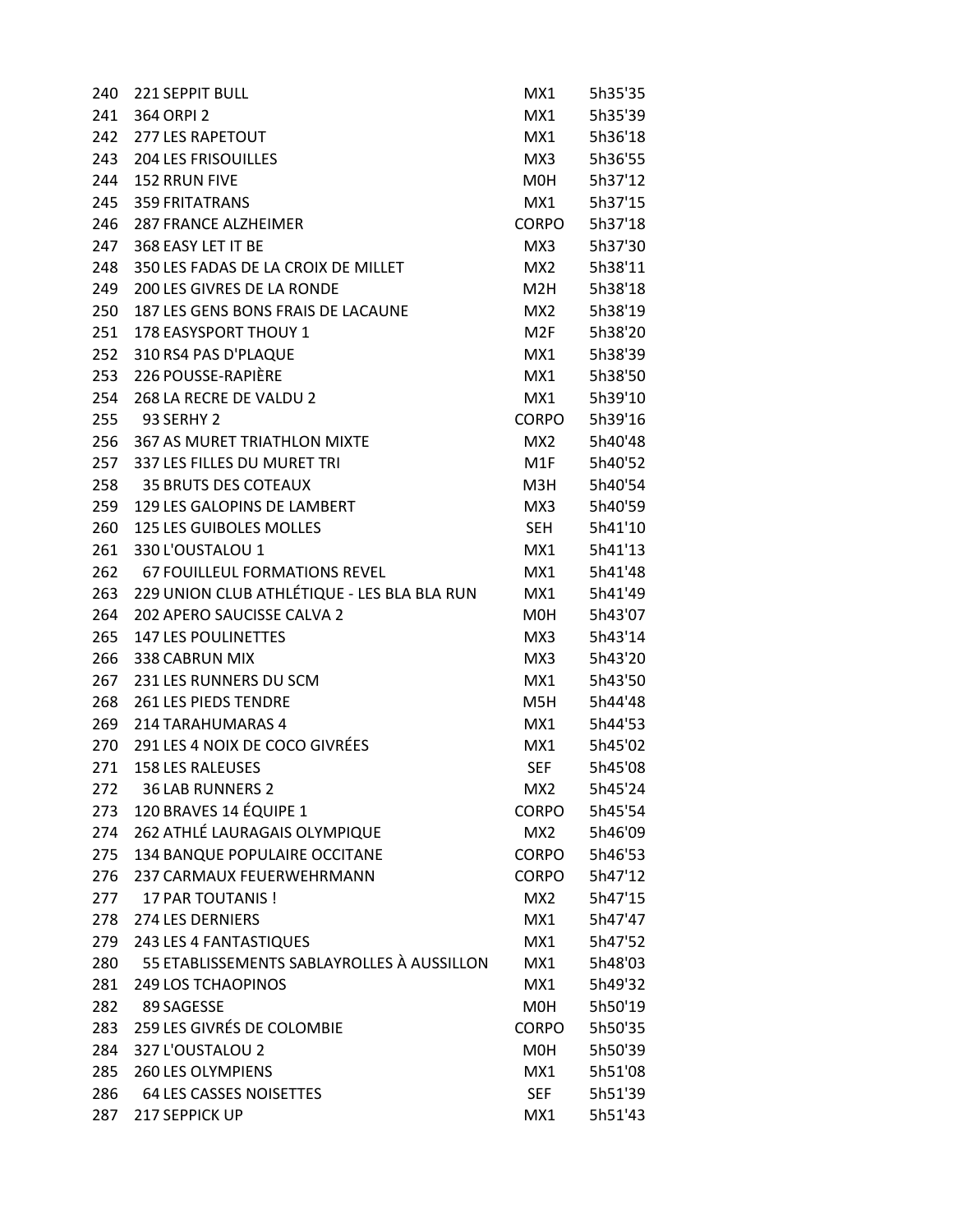| 288 | 140 PACFA IMMO                             | MX3              | 5h51'45 |
|-----|--------------------------------------------|------------------|---------|
| 289 | 278 TEAM CATHY                             | MX3              | 5h52'48 |
| 290 | 253 MAZERES COURSE PEDESTRE                | MX <sub>2</sub>  | 5h52'53 |
| 291 | 188 LES GENS BONS FUMES DE LACAUNE         | MX2              | 5h53'02 |
| 292 | 108 CASTRES ATHLÉTISME SEAA                | MX <sub>2</sub>  | 5h54'36 |
| 293 | <b>362 INTERSPORT LABEGE</b>               | MX <sub>2</sub>  | 5h54'56 |
| 294 | 238 EAU LA SALVETAT 1                      | <b>CORPO</b>     | 5h54'58 |
| 295 | 12 SOS OXYGÈNE 31                          | M <sub>2</sub> H | 5h56'12 |
| 296 | 203 APERO SAUCISSE CALVA 3                 | MX <sub>2</sub>  | 5h56'39 |
| 297 | 370 EASYSPORT 3                            | MX1              | 5h57'19 |
| 298 | 3 TRACTEURS 73                             | M <sub>2</sub> H | 5h57'45 |
| 299 | 360 TEAM HQ                                | <b>CORPO</b>     | 5h57'48 |
| 300 | 58 BURKLER UN JOUR BURKLER TOUJOURS        | MX3              | 5h58'02 |
| 301 | <b>220 SEPPITONIC</b>                      | MX1              | 5h58'36 |
| 302 | 302 LES ON PASSAIT PAR LA                  | <b>CORPO</b>     | 5h58'59 |
| 303 | 68 LES FREEZÉS                             | MX1              | 5h59'34 |
| 304 | 155 LES SEPIRE QUE PREVU                   | MX <sub>2</sub>  | 5h59'57 |
| 305 | 267 LA RECRE DE VALDU 1                    | M0H              | 6h00'23 |
| 306 | 340 10 CIC N°2                             | <b>CORPO</b>     | 6h00'24 |
| 307 | <b>281 PERFO PLUS</b>                      | MX3              | 6h00'51 |
| 308 | 118 RRUN ELLE & EUX                        | MX1              | 6h00'58 |
| 309 | <b>182 LES MONTGEARDINS GIVRES</b>         | MX <sub>2</sub>  | 6h01'22 |
| 310 | 7 TIÉ LA FAMILLE !                         | MX <sub>2</sub>  | 6h01'42 |
| 311 | 213 LES TROTTEURS 1                        | MX1              | 6h01'56 |
| 312 | 172 AAC TRAIL CLUP                         | MX1              | 6h02'22 |
| 313 | <b>223 BABY TRAILER</b>                    | MX1              | 6h02'39 |
| 314 | 5 LA DEFERLANTE AGENAISE                   | M1F              | 6h03'39 |
| 315 | 315 IMS SOCKETS                            | <b>CORPO</b>     | 6h04'05 |
| 316 | <b>79 SHAKE THAT BOOTY</b>                 | <b>SEF</b>       | 6h04'13 |
| 317 | <b>46 COURS ET NE TE RETOURNES PAS</b>     | CORPO            | 6h05'16 |
| 318 | <b>164 LES TOURISTES</b>                   | <b>SEH</b>       | 6h06'18 |
| 319 | <b>303 ORPI</b>                            | M1H              | 6h06'56 |
| 320 | 293 OC RESIDENCES 1                        | CORPO            | 6h08'36 |
| 321 | 294 OC RESIDENCES 2                        | <b>CORPO</b>     | 6h08'36 |
| 322 | <b>151 BACKPACKERS</b>                     | <b>CORPO</b>     | 6h08'49 |
| 323 | 47 LAB RUNNERS 3 - LES FILANTS             | MX1              | 6h09'36 |
| 324 | <b>301 INTERSPORT CASTRES</b>              | <b>CORPO</b>     | 6h10'08 |
| 325 | <b>25 COVED ST SULPICE</b>                 | <b>CORPO</b>     | 6h10'21 |
| 326 | 212 CJGI                                   | M2H              | 6h12'32 |
| 327 | 329 LOS EMPANADAS                          | MX2              | 6h14'37 |
| 328 | 333 ORANGE IMT ALBI                        | <b>CORPO</b>     | 6h14'51 |
| 329 | <b>6 LES PAGÉS EN GOGUETTE</b>             | MX <sub>2</sub>  | 6h15'01 |
| 330 | 205 LA TEAM DES COCOS                      | MX1              | 6h15'19 |
| 331 | 135 AU FIN FOND DU FAITOUT :-)             | <b>CORPO</b>     | 6h15'24 |
| 332 | 191 APERO SAUCISSE CALVA 4                 | MX3              | 6h15'29 |
| 333 | 163 AC ST RÉMY                             | M4H              | 6h16'28 |
| 334 | <b>115 INTERSPORT MAGELLAN</b>             | MX2              | 6h17'20 |
| 335 | 154 LES TROTTEURS 2 - TROTTEURS D'EN LAURE | MX <sub>2</sub>  | 6h18'07 |
|     |                                            |                  |         |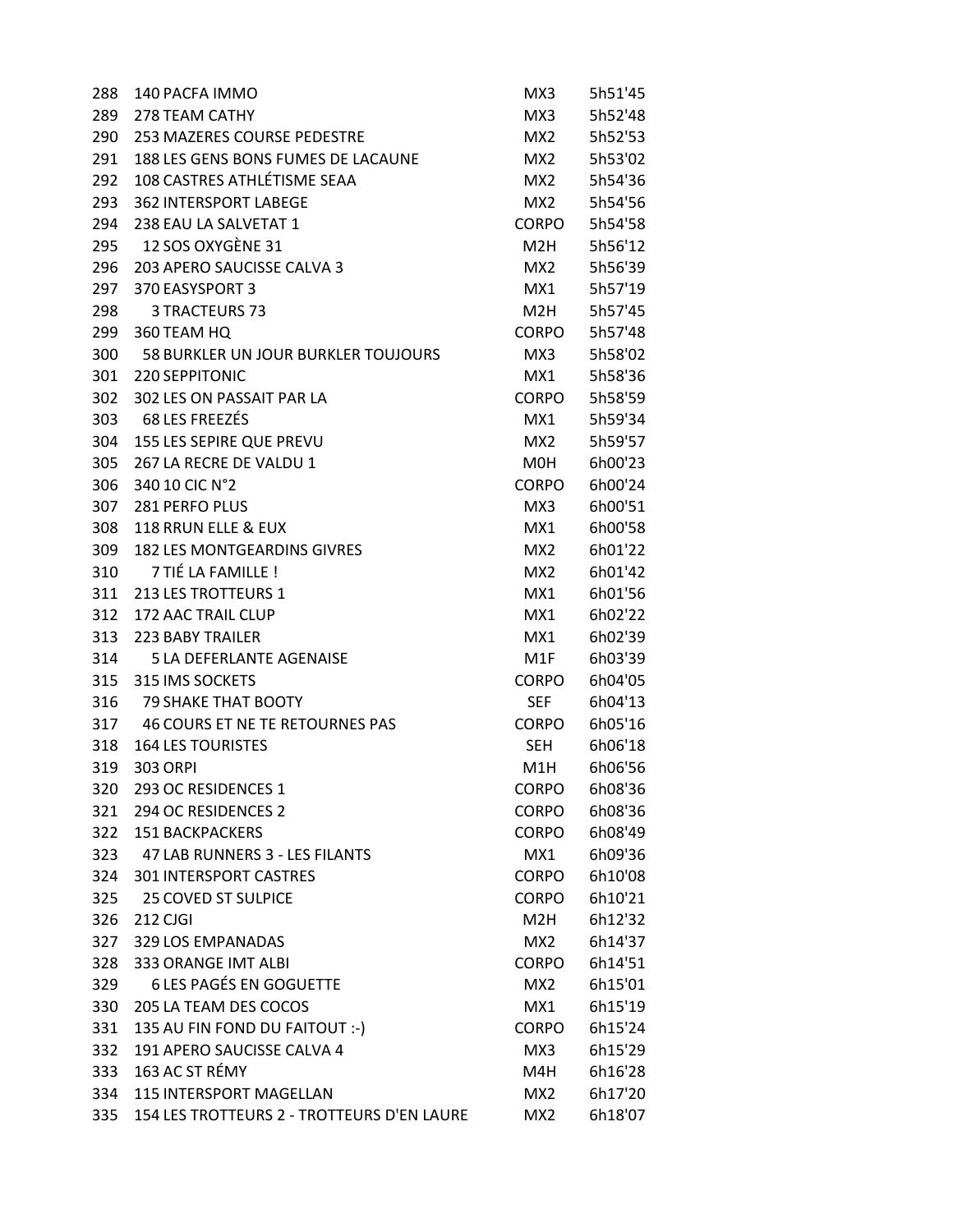| 336                 | <b>56 LES TAUREAUX ROSES</b>          | MX <sub>2</sub>  | 6h18'14     |  |
|---------------------|---------------------------------------|------------------|-------------|--|
| 337                 | 326 LES NOUVEAUX VENUS                | MX2              | 6h18'21     |  |
| 338                 | 110 CASTRES ATHLETISME AAGM           | MX2              | 6h19'29     |  |
| 339                 | 251 LOS TRAPANELLOS                   | MX2              | 6h20'01     |  |
| 340                 | 255 PF MURET                          | MX2              | 6h21'32     |  |
| 341                 | 105 LES FILLES D'AIGUEFONDE           | <b>SEF</b>       | 6h23'23     |  |
|                     | 342 59 EN FAMILLE                     | M1H              | 6h23'45     |  |
| 343                 | <b>365 GIVRACYRAPTORS</b>             | M3H              | 6h27'50     |  |
| 344                 | <b>160 ABSOLUT RUNNER</b>             | <b>SEH</b>       | 6h28'22     |  |
| 345                 | 131 AIGUEFONDE EN SORTIE              | MX3              | 6h31'07     |  |
|                     | 346 45 LE GIROU                       | MX2              | 6h33'26     |  |
|                     | 347 299 LES RETARDATAIRES             | MX2              | 6h33'49     |  |
| 348                 | 265 CHAPI CHAPO 1                     | <b>MOF</b>       | 6h34'02     |  |
| 349                 | 247 BOULE DE NEIGE                    | MX3              | 6h35'39     |  |
|                     | 350 34 ORDINO                         | MX1              | 6h37'22     |  |
| 351                 | 170 SLOW AND FURIOUS                  | MX1              | 6h37'56     |  |
| 352                 | <b>280 COURS FORREST COURS</b>        | <b>SEH</b>       | 6h40'17     |  |
| 353                 | 266 CHAPI CHAPO 2                     | MX3              | 6h43'24     |  |
| 354                 | 142 LOUS BERRETES D'AUREILHAN         | MX2              | 6h49'05     |  |
| 355                 | 1 AB FAB                              | M1F              | 7h01'11     |  |
|                     | 356 242 CLEMMIE ET SES DROLES DE MECS | MX1              | 7h02'12     |  |
|                     | 357 258 HENCOCK'S RECAPÉ              | CORPO            | 7h03'11     |  |
|                     | 358 26 CHABROL IMMOBILIER             | CORPO            | 7h03'25     |  |
|                     | 359 355 TEAM STA                      | M0H              | 7h19'47     |  |
|                     | 250 L'ÉQUIP'Ô COMPTOIR                | M <sub>2</sub> H |             |  |
|                     | 318 LES SENTIERS DU YACK              | <b>SEH</b>       |             |  |
| Abandons            |                                       |                  |             |  |
|                     | <b>9 LES REDSOCKS</b>                 | MX2              | Abandon     |  |
|                     | 295 LES VACHETTES GIVRÉES             | <b>SEH</b>       | Abandon     |  |
|                     | <b>16 TUCETTES GIVRÉES 2</b>          | <b>SEF</b>       | Abandon     |  |
|                     | 24 LES BABA AU RHUM                   | MX1              | Abandon     |  |
| <b>Disqualifiés</b> |                                       |                  |             |  |
|                     | 86 THOUY 2                            | MX1              | Disqualifié |  |
|                     |                                       |                  |             |  |